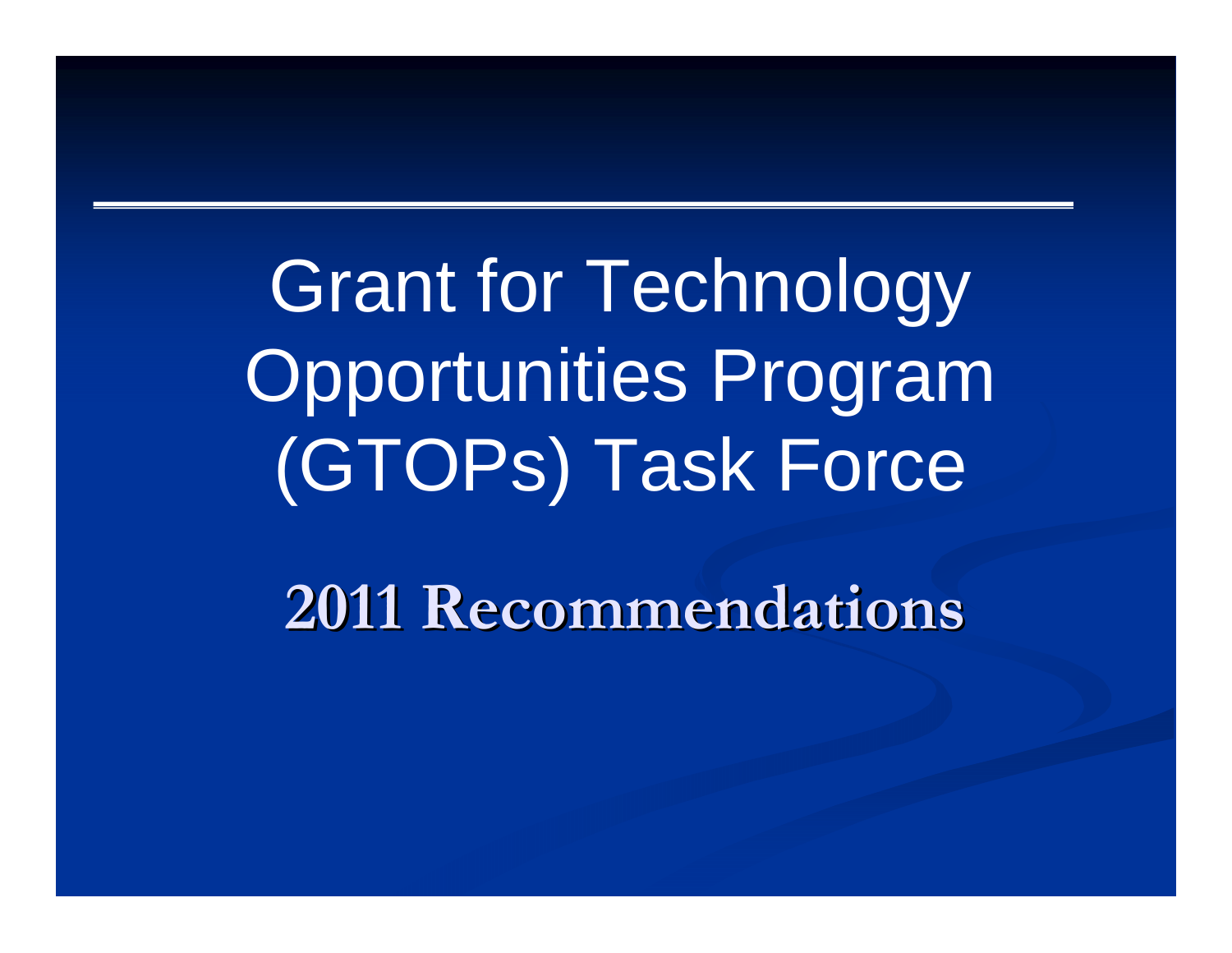#### **2010 GTOPs Cycle**

- Review committee mission includes responding to issues raised during previous year's cycle.
- $\bullet$ Overall, process went well, one of our best years yet
- $\bullet$  Scheduling of activity around holiday season was a difficulty for some review board members
- $\bullet$  Some less-developed organizations weren't prepared for the reporting and backup requirements of the program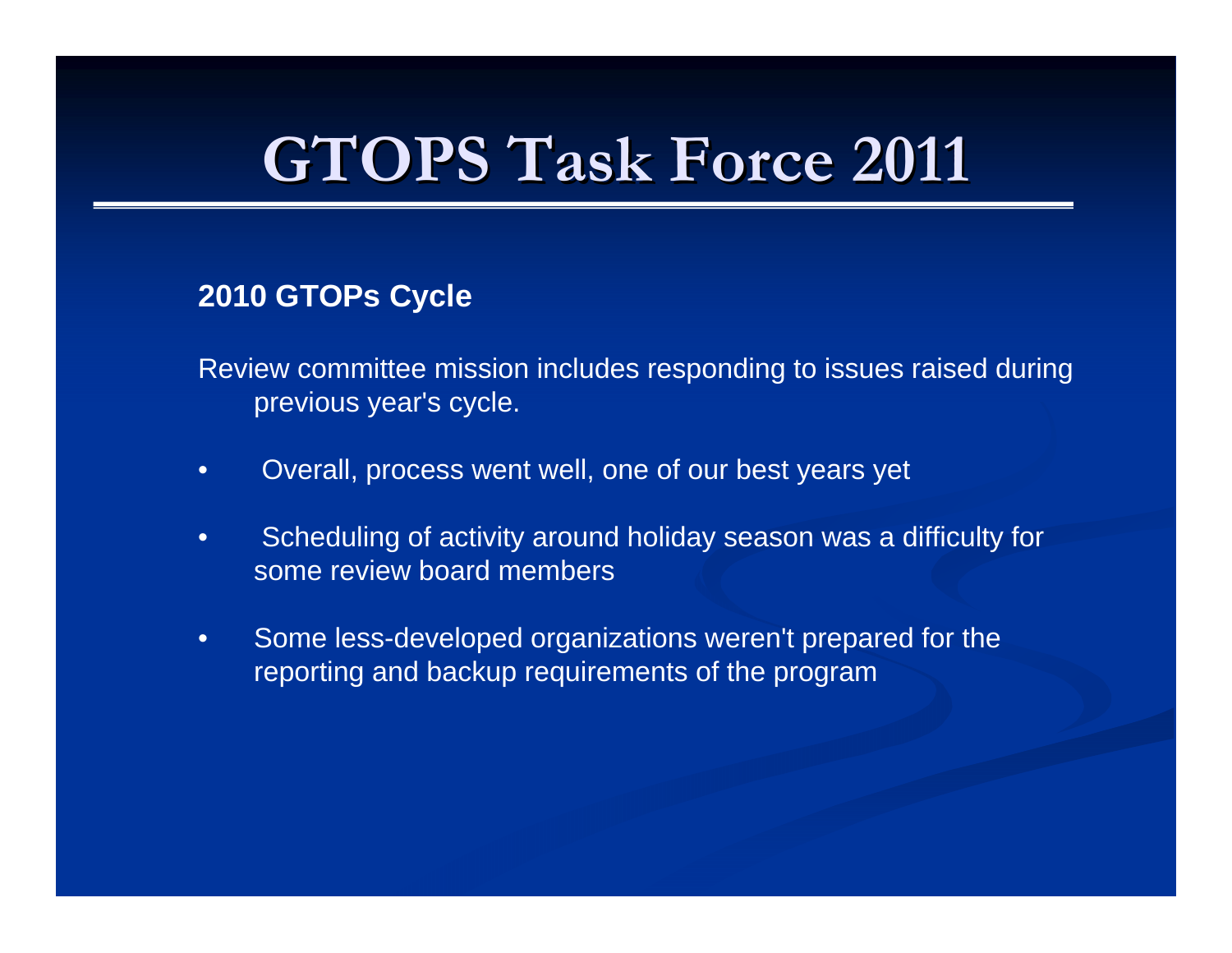**Proposed Changes for 2011:**

- **1. De-identify Review Board Applicants -** foster open communication regarding applicants.
- **2. GTOPs Application** remove "Summary of revenue sources" from required documents under question 9. Add to question 5, "You may wish to attach a list of major contributors and supports." Add "list of major contributors and supporters" to optional attachments in question 9.
- **3. Review Board Orientation**  Remove written form option from scoring (only use spreadsheet); remove "Community Media Groups" from glossary; slight changes to language for clarity.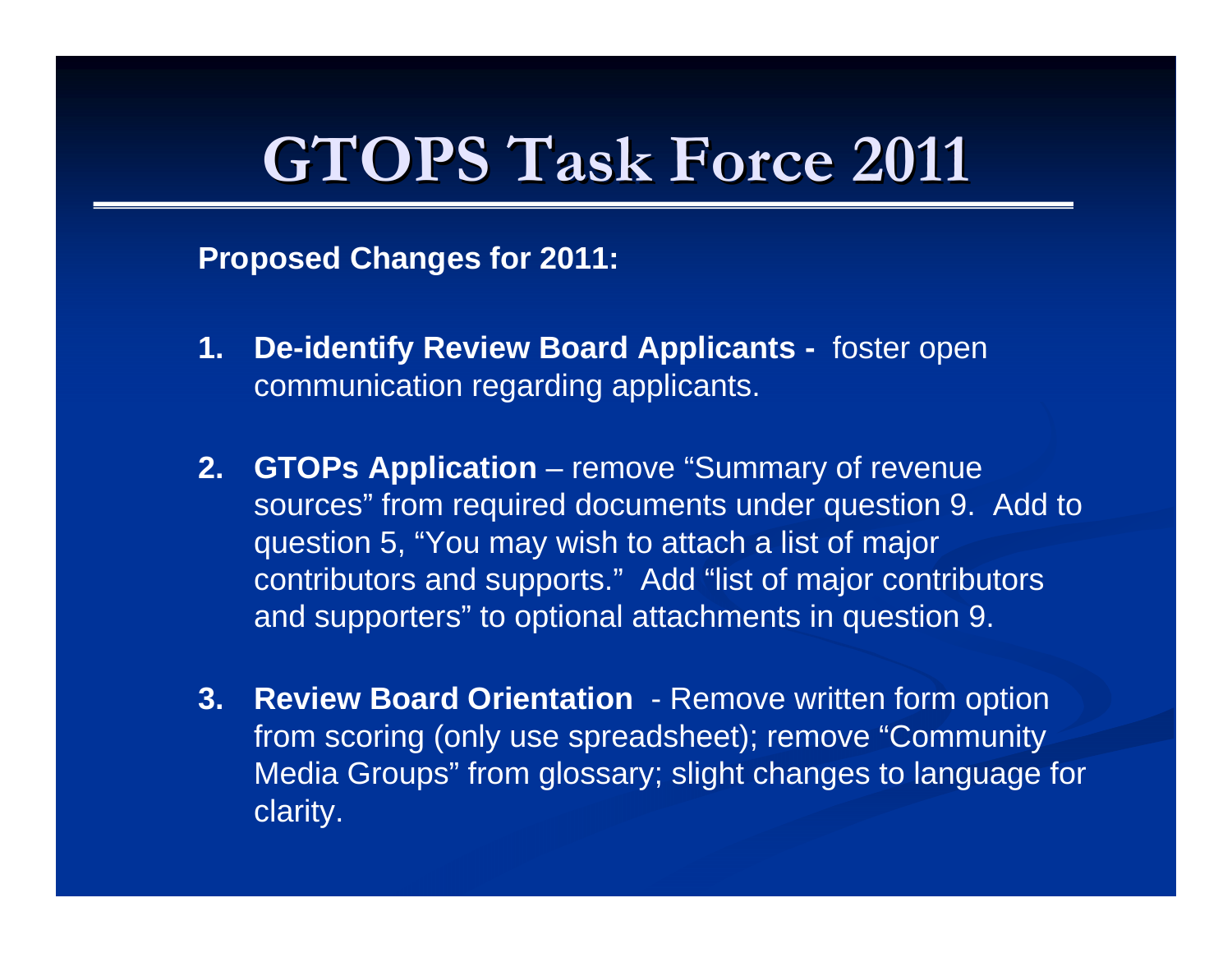- **4. Pre-Application Meeting** Add slide regarding the value of documentation to better prepare applicants.
- **5. Auditing –** Continue 2010 GTOPs cycle policy of spot checks on documentation.
- **6. Website** Add "Resources" page with links to helpful resources for organizational development.
- **7. Outreach** continue researching potential applicants and send personal invites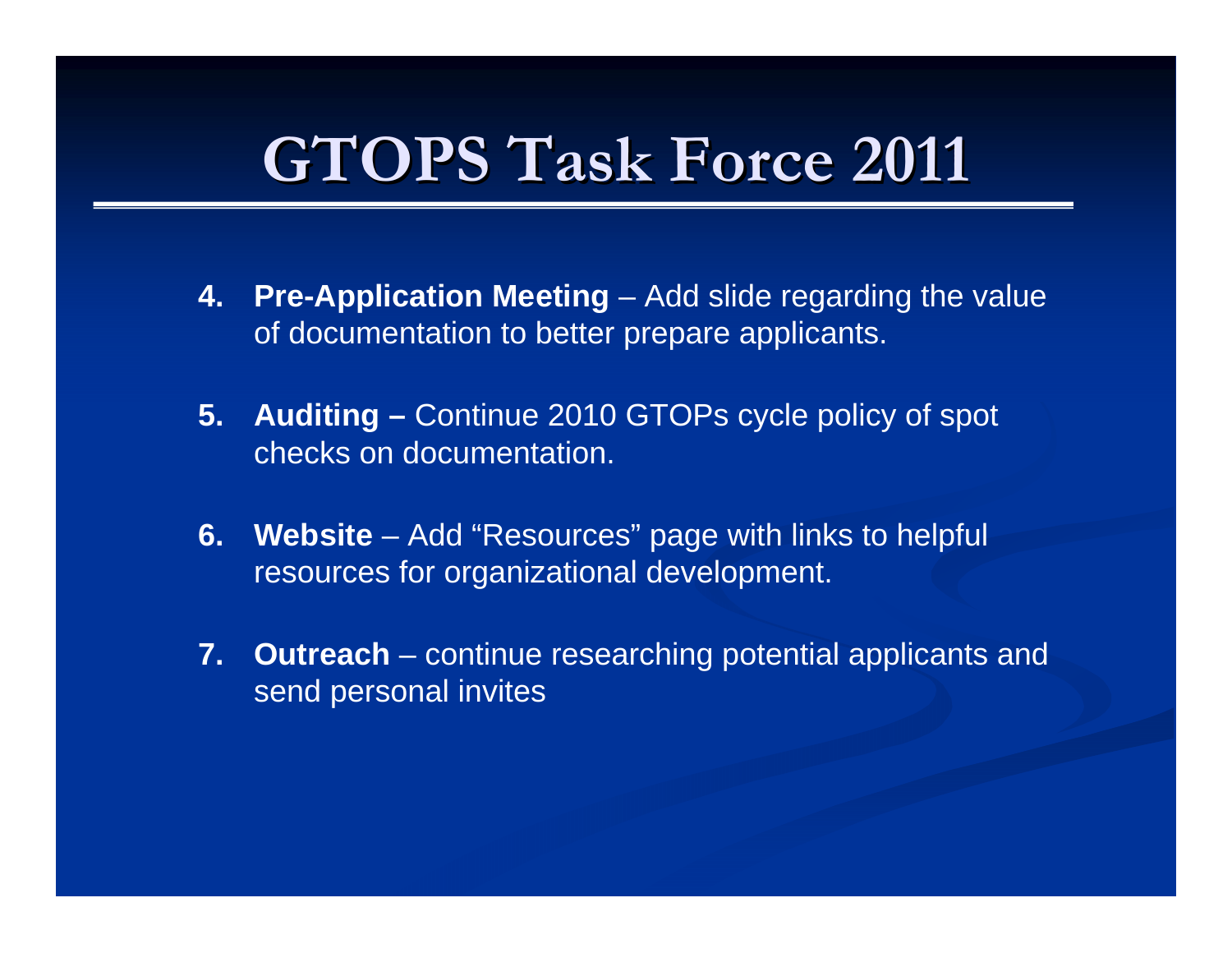#### **Timeline**

- October 21, 2010 Pre-Application Meeting & Grant Writing Seminar
- November 4, 2010 Grant Review Committee Applications Due
- November 10, 2010 Commission Meeting Review Committee Selected
- December 2, 2010 GTOPs Applications Due
- December 9, 2010 Review Committee Orientation
- January 6, 2011 Written Questions Due (Reviewers)
- January 20, 2011 Written Responses Due (Applicants)
- February 1, 2011 First Round of Scores Due
- February 17, 2011 Oral Presentations
- February 24, 2011 Final Scores Due
- March 2, 2011 Final Deliberation
- March 9, 2011 Commission Meeting Awards Recommendations Presented